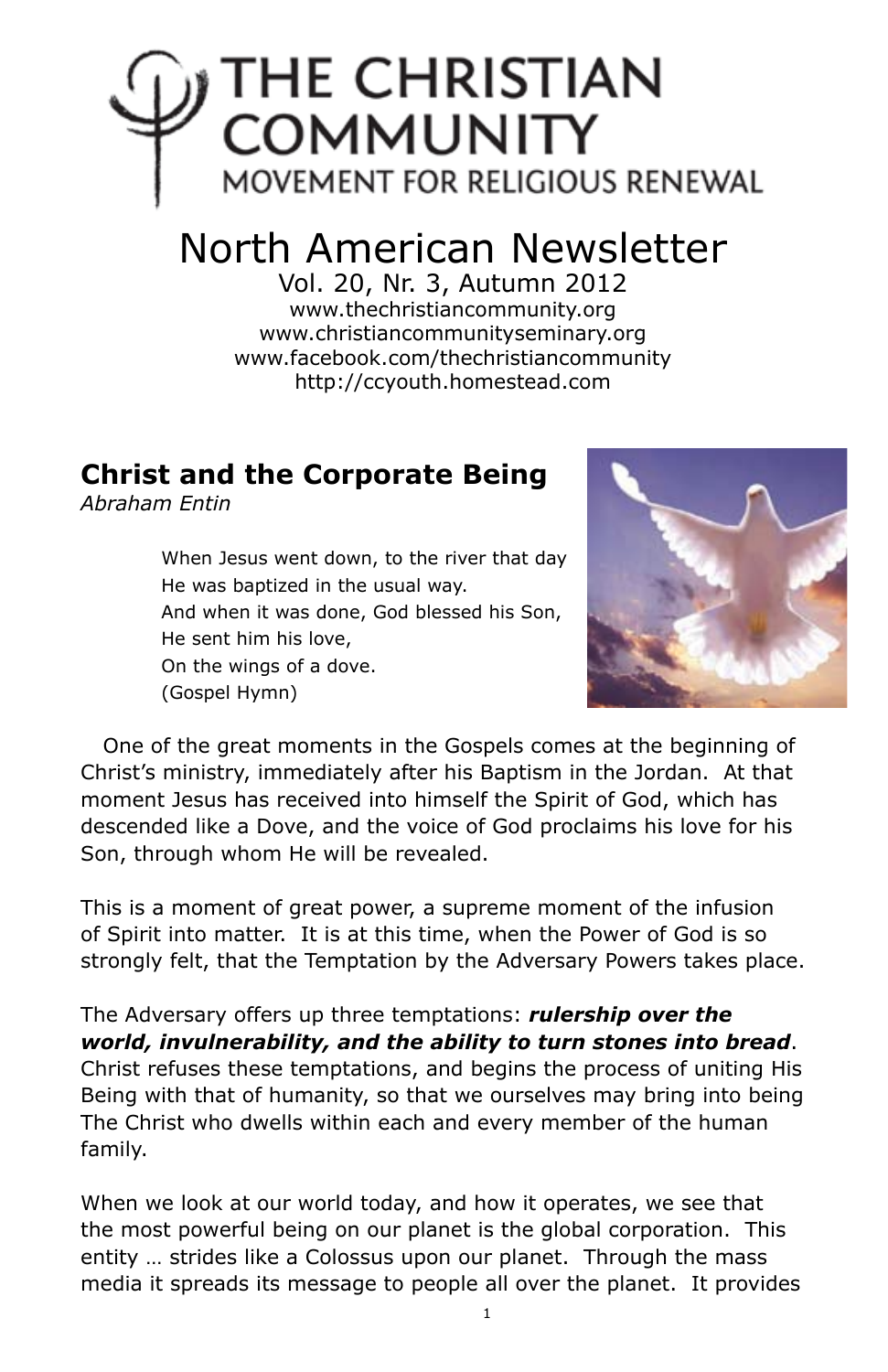the energy that fuels the world and the food that feeds us. No important planetary decision is made without its input and its blessing, and the foreign policies of the most powerful nations are harnessed to its ends. ... Clearly, *rulership over the world* is the aim of this being.

Despite its power, this being has demonstrated its vulnerability in the series of financial and environmental disasters that have shaken our planet over the past several years. …And yet, the corporations involved are still driving the decision making process for the planet. They have been deemed *too big to fail*, and have thus demonstrated the *invulnerability* that Christ refused to display when tempted by his adversary.

It is in the *turning of bread into stones* that this being most clearly illustrates its nature. We are all aware that obesity is at epidemic proportions in the United States. The most outstanding demographic fact related to obesity is income level: poor people are much more likely to be obese than those at a higher income level. For the first time in human history, the poor are consuming more calories than the rich.

….There is plenty of "bread" available. We consume things that look like food and that taste even better than food but that fail to provide

us nutrition. … What is becoming more and more obvious is that this "bread" does not feed us. It is, on the most fundamental level, made from stones. It is magical bread, presented as the miracle of industrial agriculture. …And when we consume the magic of bread made from stones, the illusion ultimately reveals itself in the diseases that manifest within our bodies.

The global corporation is the being that has accepted the temptations offered to Christ in the Wilderness. Its vision and workings are profoundly antithetical to the embodiment of Love and Freedom that is the message and mission of Christ as the Universal Spirit present in every human being regardless of gender, race, religion or any other criteria that is used to separate us as children of God.

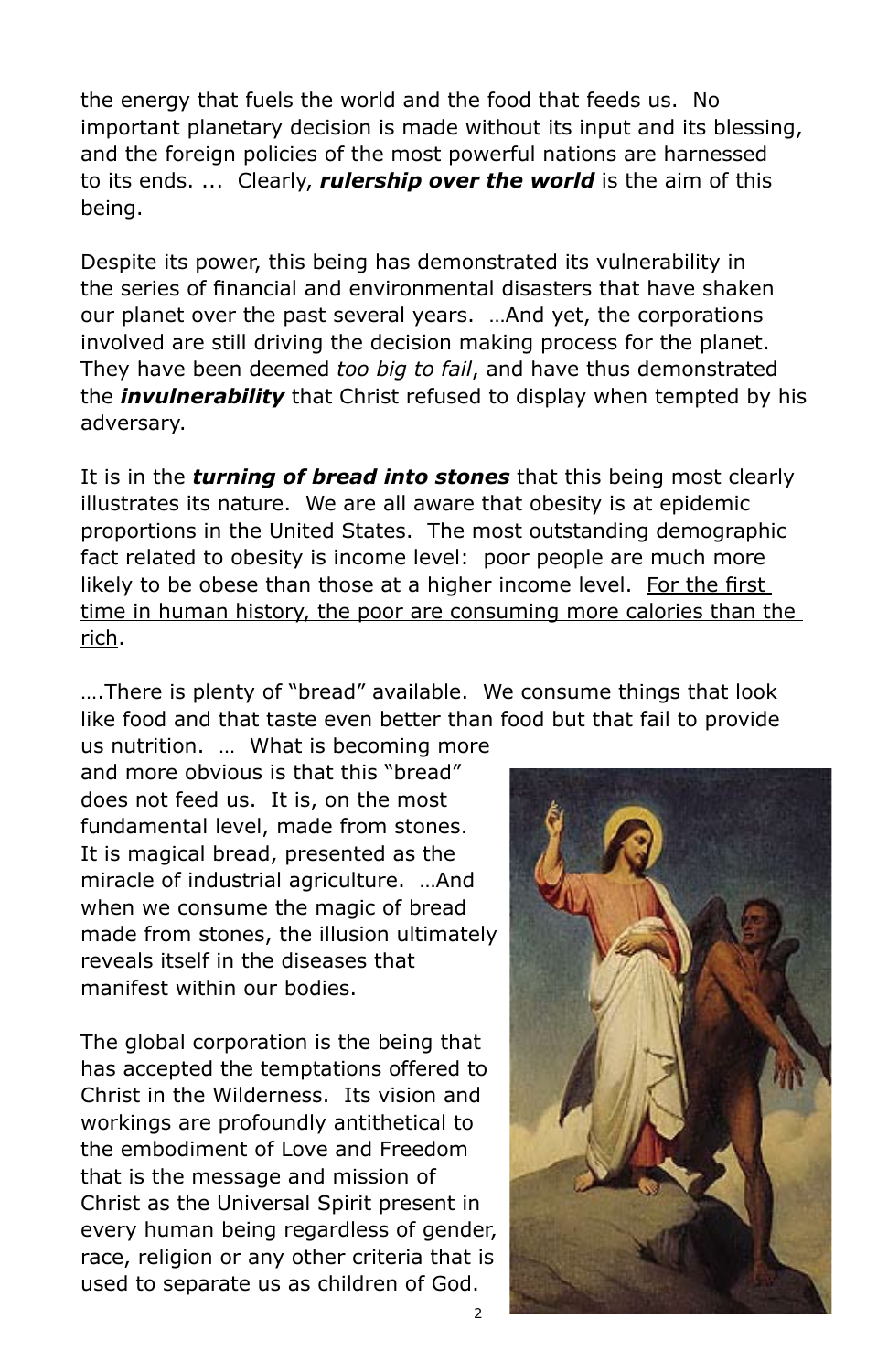It is time for us to recognize this essential fact of our lives today. The corporate being is relentless, and follows us into every aspect of our existence. It requires a conscious decision on our part to reject the message surrounding us, that blares forth in commercials and political speech, that blinds us to our own divinity through constant appeals to the fear and greed that also are a part of our human heritage, but that do not define us unless we allow them to. It wants us to hate and to fear other people, and to seek our salvation through the things that only it can supply.

…. But like the Being that points the Way for us, that lives in the depths of our human Spirit, we have the capacity to recognize reality, to see through the temptations and to receive the Love that descends like a dove. This becomes the basis of a new story for human beings, a story based upon recognizing the divinity of each and every human being and the building of a global community that values freedom for the individual, equality in decision making and the sharing of resources for the good of everyone.

This is a story worthy of us, and of the Spirit that freely joined its destiny with ours through the act of becoming human. It is a story that can only be written by us through our actions in the world, through our rejection of the story offered to us by the mass media and those who control it and the creation of new institutions even while the old decay and die around us. …. It is a story of human strength and human dignity that is the basis of our evolution as individuals and as a human family. Ultimately, it is the resurrection of the Spirit of Love and Freedom within each of us, and our manifestation of that Spirit in the Story of Humanity.

Abraham Entin: movetoamendsc@gmail.com *[to read the article in its entirety, go to www.thechristiancommunity.org/blog]*

### **Redeeming Evil**

*"I accept the darkness around me by learning to accept the darkness within me; from there I can redeem the darkness in me with the help of the light within me."*

The San Francisco congregation of The Christian Community is holding a weekend conference: EVIL AS A CHALLENGE, A MANICHAEAN JOUR-NEY TO THE HEART OF OUR TIME, with Christine Gruwez, Speaker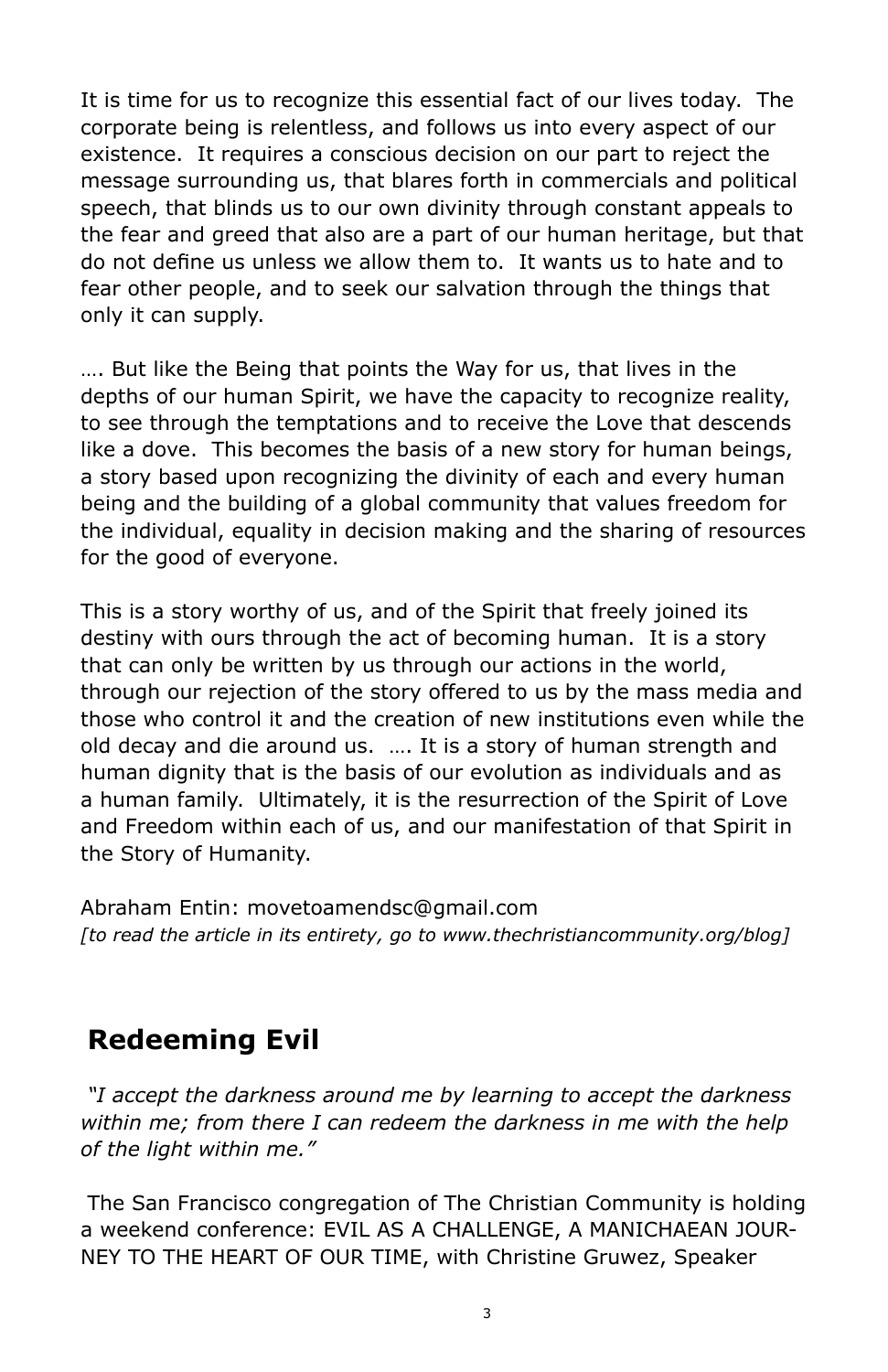Lecture and Seminar take place on Friday, Oct. 12 - Sunday, Oct. 14, 2012 at The Christian Community, 906 Divisadero St., San Francisco, CA.

For information about housing accommodations for out of town conference participants or any additional questions please contact: Karen Mattison, 925-454-8962, karenmary.mattison@gmail.com

*[Christine Gruwez is also bringing this conference as an Open Course to the Seminary in NY. See below].*



Archangel Michael, Narelle Green

# **2012 Seminary Open**

## **Courses and Retreats**

In addition to providing training for the vocation of priest, the Seminary of The Christian Community wishes to support all those seeking a relationship with the living Christ by offering workshops, weeklong courses and retreats. The program will vary, depending on length and location. It will include the daily celebration of the Act of Consecration of Man, some shared meals, gospel or some other study, conversation and artistic activity in addition to the morning or evening main course.

Oct 1 – 5 **The Incarnation of the Logos in Language.** John Wulsin Oct 17 – 19 **The Mystery of Evil: A** 

**Manichaean Vision of the Future.** Christine Gruwez. Oct 29 – Nov 2 **Evolution, Spiritual Science and Christianity—Confronting the Rift Between Science and Religion.** Michael **Judge** 

Nov 12 –16 **Angels – Divine Messengers.** Julia Polter Nov 19 – 21 A Three Day Conference: **The Organic Basis for the Life of Soul in Relation to the Christian Mystery.** James Dyson, MD

To view the fuller descriptions in the whole brochure, go to www.christiancommunityseminary.org and click on Open Courses. Or for more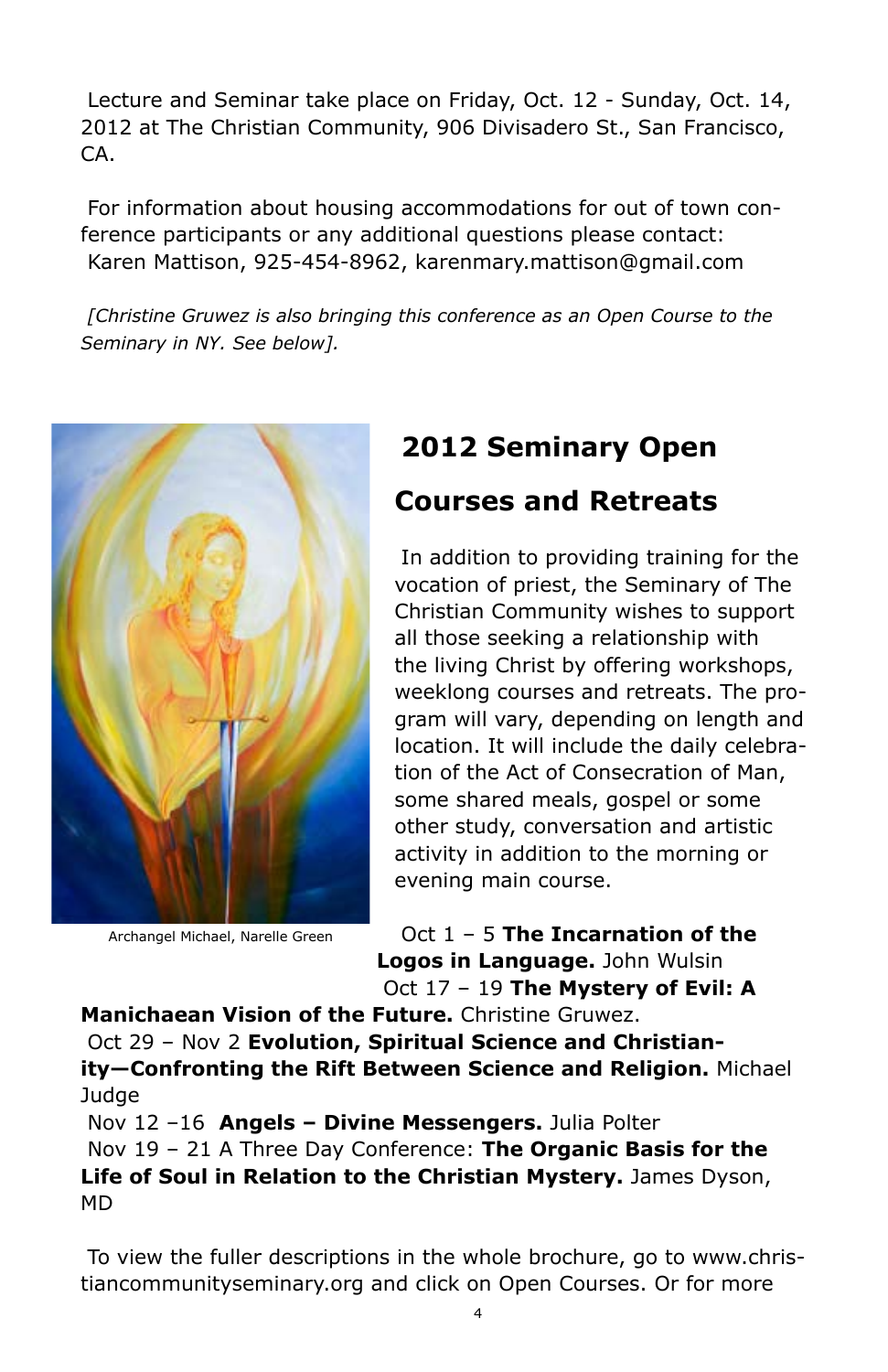information, the daily schedule, costs, lodging and to register, contact Rev. Gisela Wileki, 212-877-0208, info@christiancommunityseminary. org.

# **Delegates Conference 2012**

The Future Initiatives Group is working hard planning this year's **Annual Delegates Conference and Regional Board Annual General Meeting.** The conference will take place at our Chicago chapel on Nov  $1 - 3$ , 2012. The theme of this year's conference is: **Hearing the Future Speak: In the Signs of the Times, in the Apocalypse, in the Act of Consecration of Man, in Congregational Growth Points.**

This meeting is not only open to designated delegates, but also to all board and nonboard members and friends of The Christian Community and its affiliates who are interested in the future of the Christian Community. The Future Initiative Group very much hopes that priests and board members will encourage others, beyond the voting delegate, to attend. To register, contact Ann Burfeind, 773-526-0727.



Woman Clothed with the Sun, Benjamin West, 1797

# **From The Regional Board**

*Members of the Regional Board: Rev. Michael Brewer, Rachael Flug, Hamo Hammond, Bob Heberton, Melissa Kay, Kate Kristenson, Reinhard Rosch, George Riley, Rev. Oliver Steinrueck and Rev. Craig Wiggins*

Over the past couple of years, the placement of a growing number of younger priests into our congregations has inspired a heightened enthusiasm for and interest in the future of The Christian Community in North America. Along with the enthusiasm and possibilities, come the additional financial responsibilities of supporting the young families of our younger priests, including doing our part to ensure that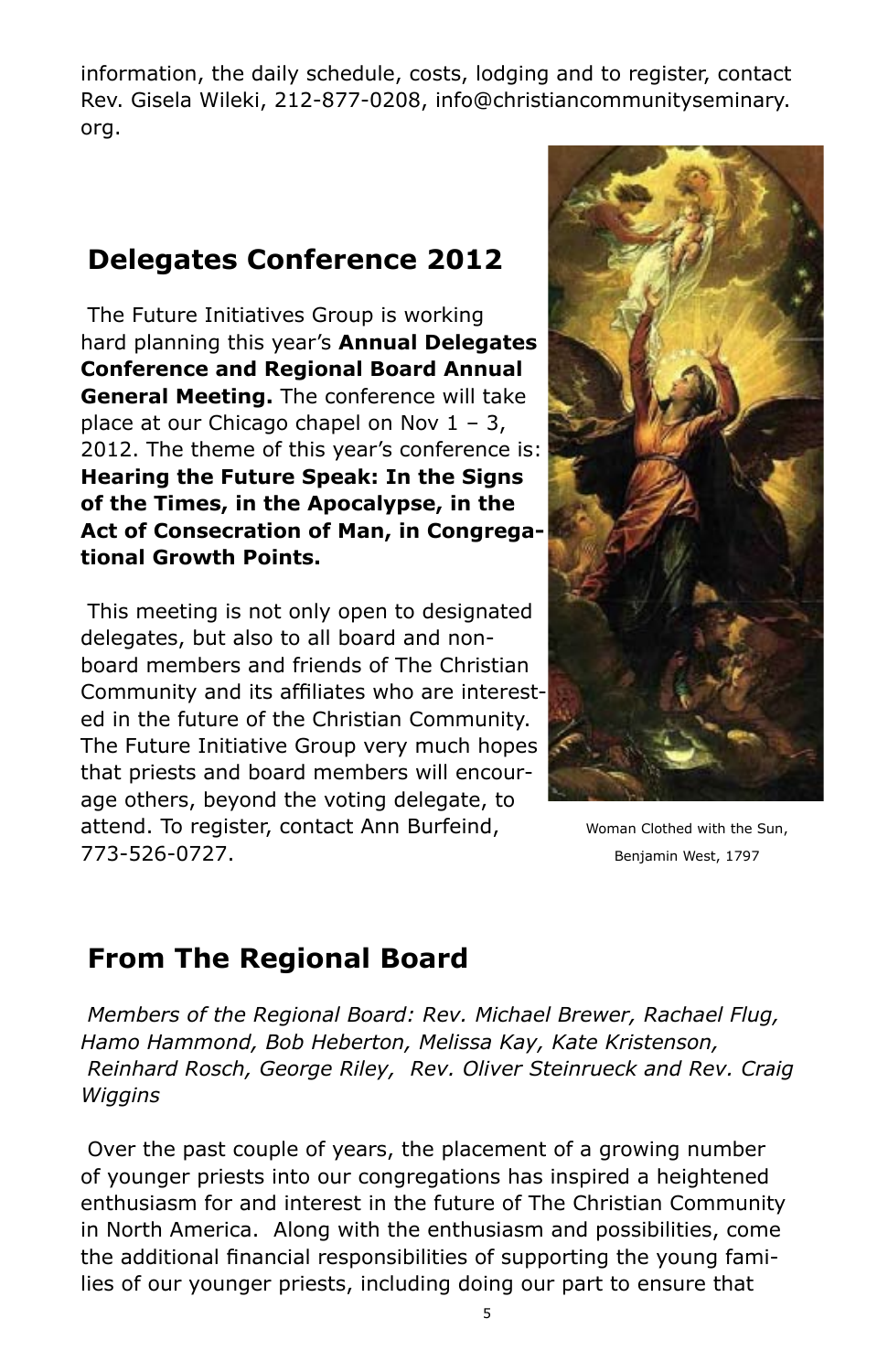the children of our priests have the possibility of receiving a Waldorf Education.

Waldorf schools generally work with limited resources, and the demand for financial aid is high. While our priests likely will receive some assistance from the local schools, there will still be the need for additional tuition assistance from the congregations. To this end, the Regional Board has created an ongoing Designated Fund for gifts expressly intended to help cover the costs of a Waldorf education for the children of priests. Based on current need and anticipated growth, it is our expectation that the monies in this fund will be dispersed annually.

The seed money for this Fund has come through a \$2000 matching gift received from an anonymous donor who hopes that others may be inspired to match or even exceed this initial contribution. **The Central Fund needs to raise \$2000 in order to make this money available to our priests with school age children.**

Bob Heberton, Regional Board Treasurer, has added this request to the agenda of the treasurers' meeting in Chicago on September 4, 2012. In order to help our priests with their planning, we are targeting **October 31, 2012, for receipt of the matching fund donations.** Interested individuals can donate directly to this fund by sending their contribution to Melissa Kay, c/o The Christian Community, 906 Divisidero St., San Francisco, CA 94115

As always, we very much appreciate all you do to make our work as a region possible.

### **More From the Regional Board Newly Ordained Priest Fund**

The CCNA Central Fund will accept donations from communities or individuals and place them into the "Newly Ordained Priest Fund" and upon request distribute these funds to NA congregations showing financial need in the support of a newly ordained priest. The Regional Board will administer this fund in response to written requests from North American congregations and shall have full discretion as to how these funds are disbursed.

These funds are intended to be used for the following purposes: Educational requirements - tuition, board and travel expenses incurred by a newly ordained priest who is fulfilling an obligation to attend continuing education courses in the first years following ordination.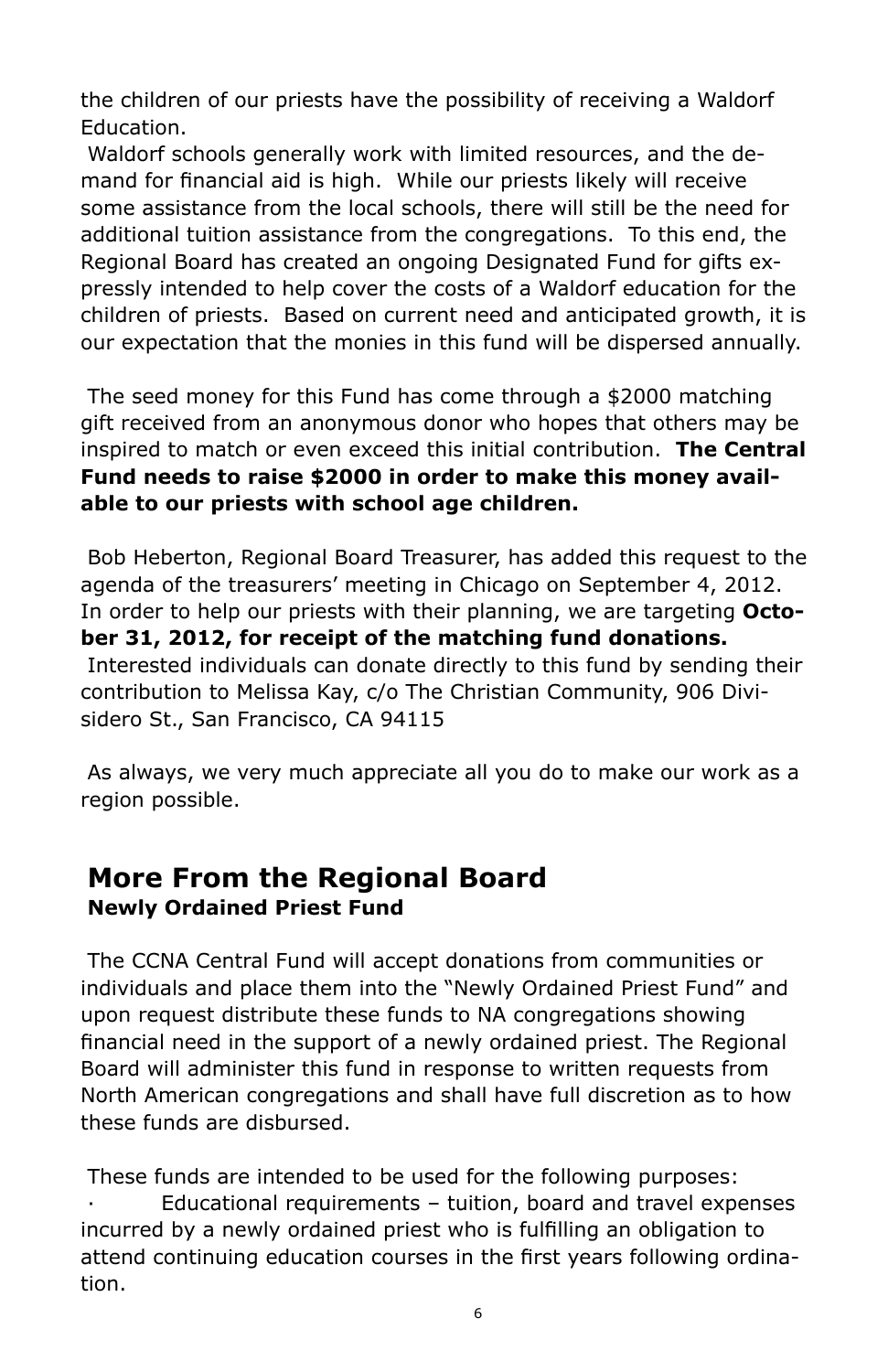Student Loans – educational loans accumulated by a newly ordained priest or his/her spouse.

Priest materials - initial needs, such as vestments needed to celebrate the Act of Consecration of Man.

Expenses related to items necessary to establish a new priest in a North American congregation.

These funds are intended for newly ordained priests who are serving communities of The Christian Community in North America.

While acceptance of these funds by a congregation does not constitute a formal loan, the intention is that the recipient communities will contribute back to the fund once they are back on their feet financially. Thus the fund would become somewhat self sustaining.

The funds are not intended for regular basic support of the priest (i.e., stipend, housing, medical expenses or insurance).

Donors may legally restrict the use of their contribution for this purpose.

The Regional Board will honor the intentions of those who give to these funds by clearly using the funds for their intended purpose. However, if at a future time the Board deems the fund to be unnecessary or obsolete, or unforeseen circumstances arise that necessitate the use of these funds to insure the integrity of our organization, the Regional Board may release these funds from any or all of these restrictions.

# **Congregational Music Library**

One of the works supported by the Future Initiatives Group is the establishment of an online congregational music library. Each congregation has been asked to contribute \$300 to help pay for a transcriber and librarian. So far, half the congregations have contributed. A goodly collection has been gathered. One interesting result is that other English speaking regions have signaled their



interest. (After all, we are a world wide movement!) And we would like to continue to grow both the collection and the resources to fund it. We would encourage congregations (and individuals) to contribute their music and their financial support, so that the wonderful music that exists, much of it written for our services in different locales, can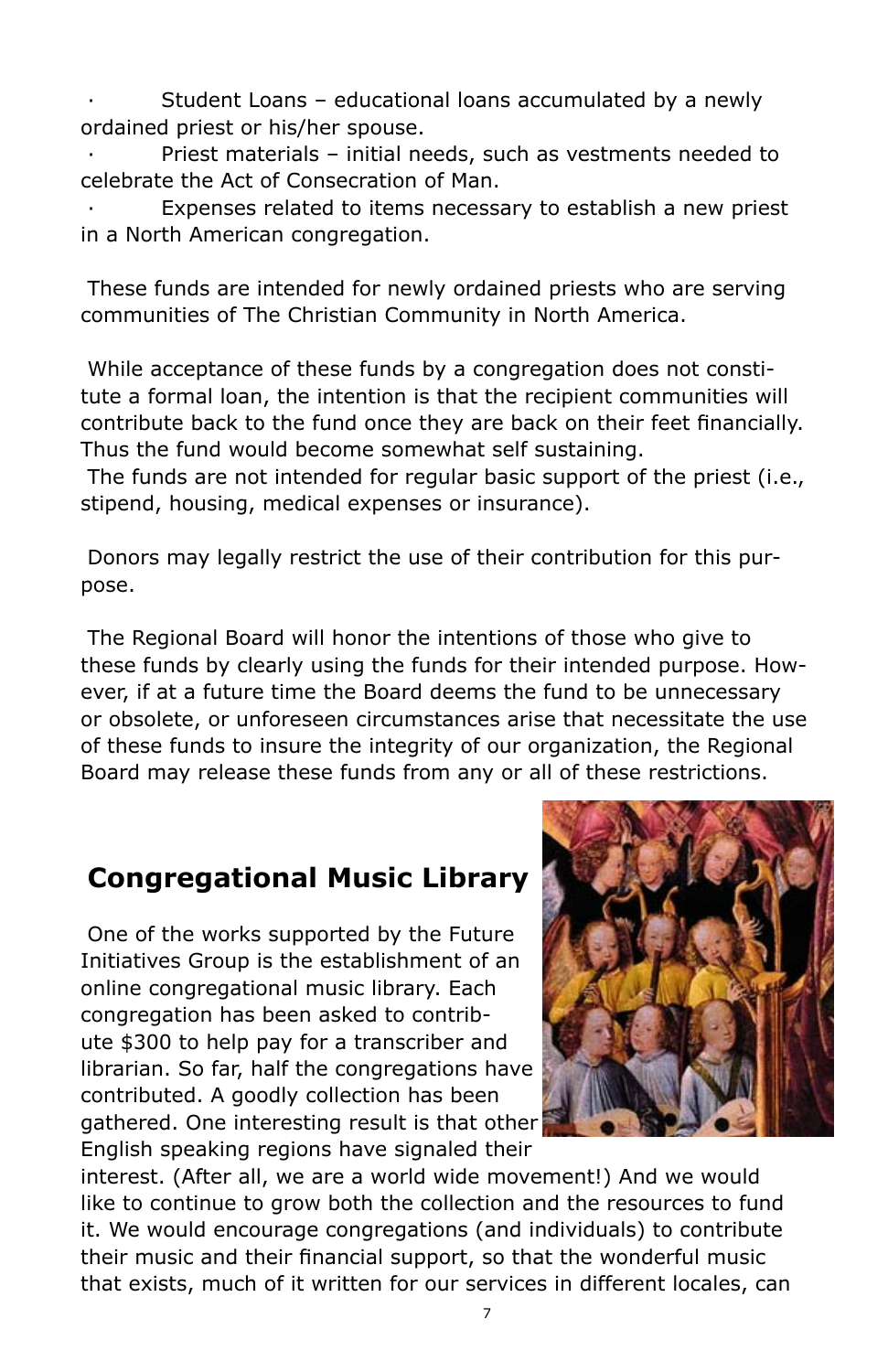find its way to congregations around our region and the world. For more information about the library, contact Colleen Shetland mcshetland@earthlink.net. Individuals also can send a donation directly to The Central Fund, c/o Melissa Kay, 906 Divisidero St., San Francisco, CA 94115, earmarked 'music library'.

# **2012 Summer Youth Conference**

# **in Hillsdale, NY Seek and You Will Find**

How can you explain it? What's the secret to a great youth conference? A man from a different church community in Canada contacted me this summer hoping to talk about the elements needed to develop good programs for youth and yet, really, the secret ingredient to it all is always outside anything you can plan or explain.



You can have, like we did this year, everything in place like a beautiful setting in the Berkshires, a pond to swim in, a creek to wade into in the woods, delicious homemade food, gorgeous facilities made for Christian Community activities, including a stunning and new chapel all bathed in the warm magic of summertime. You can have great activities like a fantastic choir, artistic workshops like film storyboarding, portrait painting and songwriting led by fantastic young adults in their twenties, service work in the morning landscaping and building picnic tables, competitive relay charades and improv games. You can have a theme that by their nature invite you to open up new depths in conversation and presentations and wonderful colleagues who can lead our thoughts into the sense of wonder of what it means to be a human being on earth in evening and morning sermons and you can pray together at the start of the day and the close of the day. And you can have amazing people - perhaps the most creative and thoughtful group of eighteen teenagers we've ever had and a wonderful staff with Revs. Liza Marcato, Jonah Evans and Patrick Kennedy joined by seminary students, Emma Heirman and Jen Zimberg and former camper, Karel Schurman (who is a man), with Rosie Edwards cooking and Camilla Lake filling in wherever needed...you can have all that and still it won't automatically add up to a great conference.

Really, these are always just the ingredients, and once the teenagers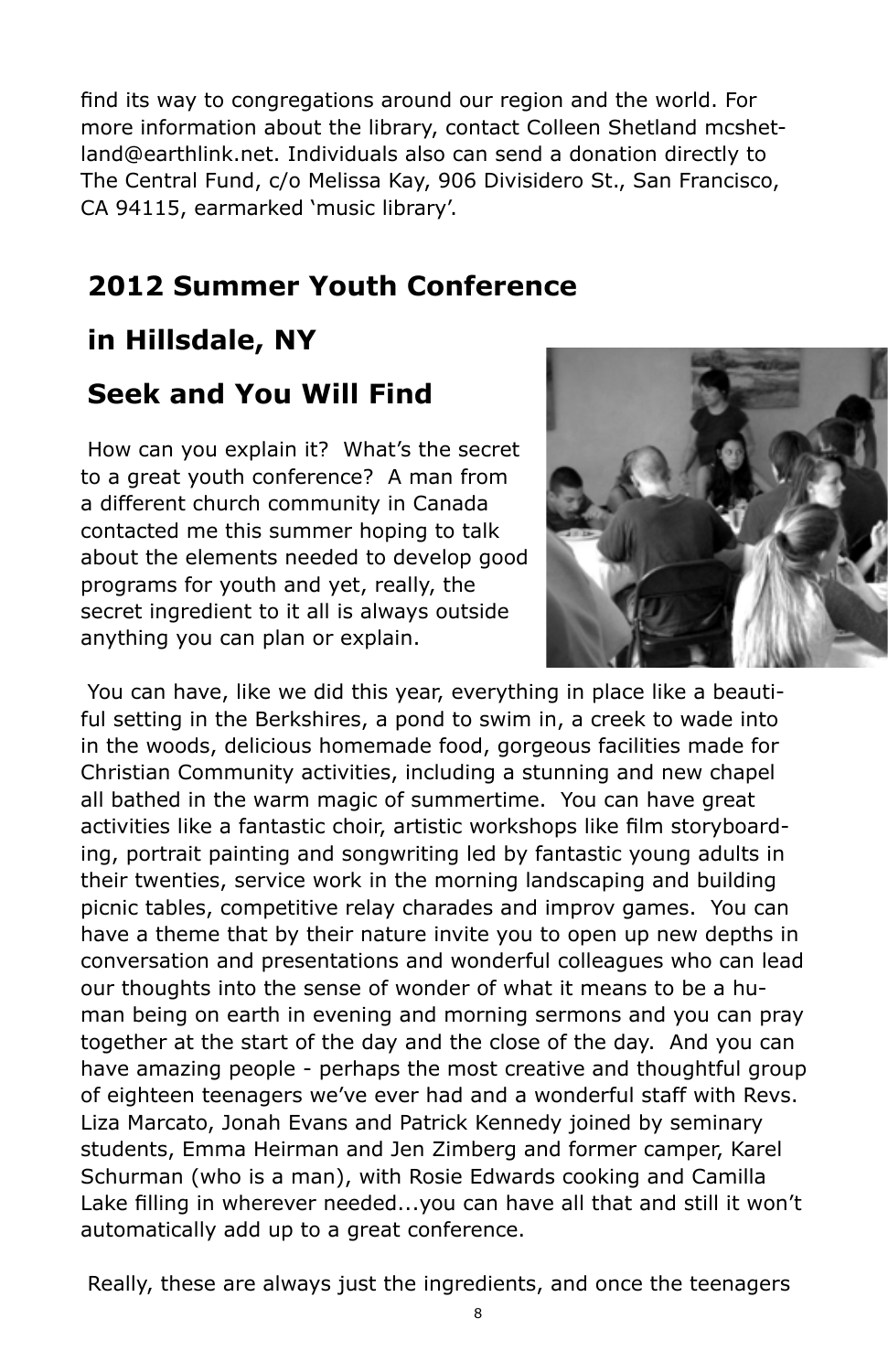arrive on Monday afternoon all plans and preconceptions have to make room for what is really an artistic process, a socially artistic process, completely alive and in the moment as the days unfold, constantly seeking to perceive how to help a deeper meeting with the Truth, with eachother and with the world take place. And sometimes, like it happened this year, something golden and unforgettable takes place that can nourish you for a lifetime and that you feel lucky to be a part of.



*"An exquisite week full of everything an open minded young person could want. From discussing pressing issues to do with school, media, society, and most importantly life, to creating art, music and theater together with peers. Each conference provides a step back from day to day life, a step which can open up the easily forgotten world of thought and ends up fulfilling many forgotten needs. My name is Rohan Edwards and I approve this message. (paid for by the Rohan Edwards foundation)" ~Rohan Edwards*

*"I loved how at the end everyone kind of realized how close and touching the whole experience was." ~ Avery Luck.* 

# **Youth Group Contacts**

The following are contact points for our youth groups. The youth work also has its own website: http://ccyouth.homestead.com/

In the Spring Valley & New York City area Rev. Jonah Evans: 845-573-9080

In the Philadelphia, PA region Rev. Marcus Knausenberger: 610-710-9294

In the Harlemville area, upstate NY Rev. Liza Marcato: 518-325-1166

In the Washington-Baltimore area: Rev. Patrick Kennedy: 240-505-9960 cckennedy2006@gmail.com

In the Midwest area: Rev. Ann Burfeind: 773-526-0727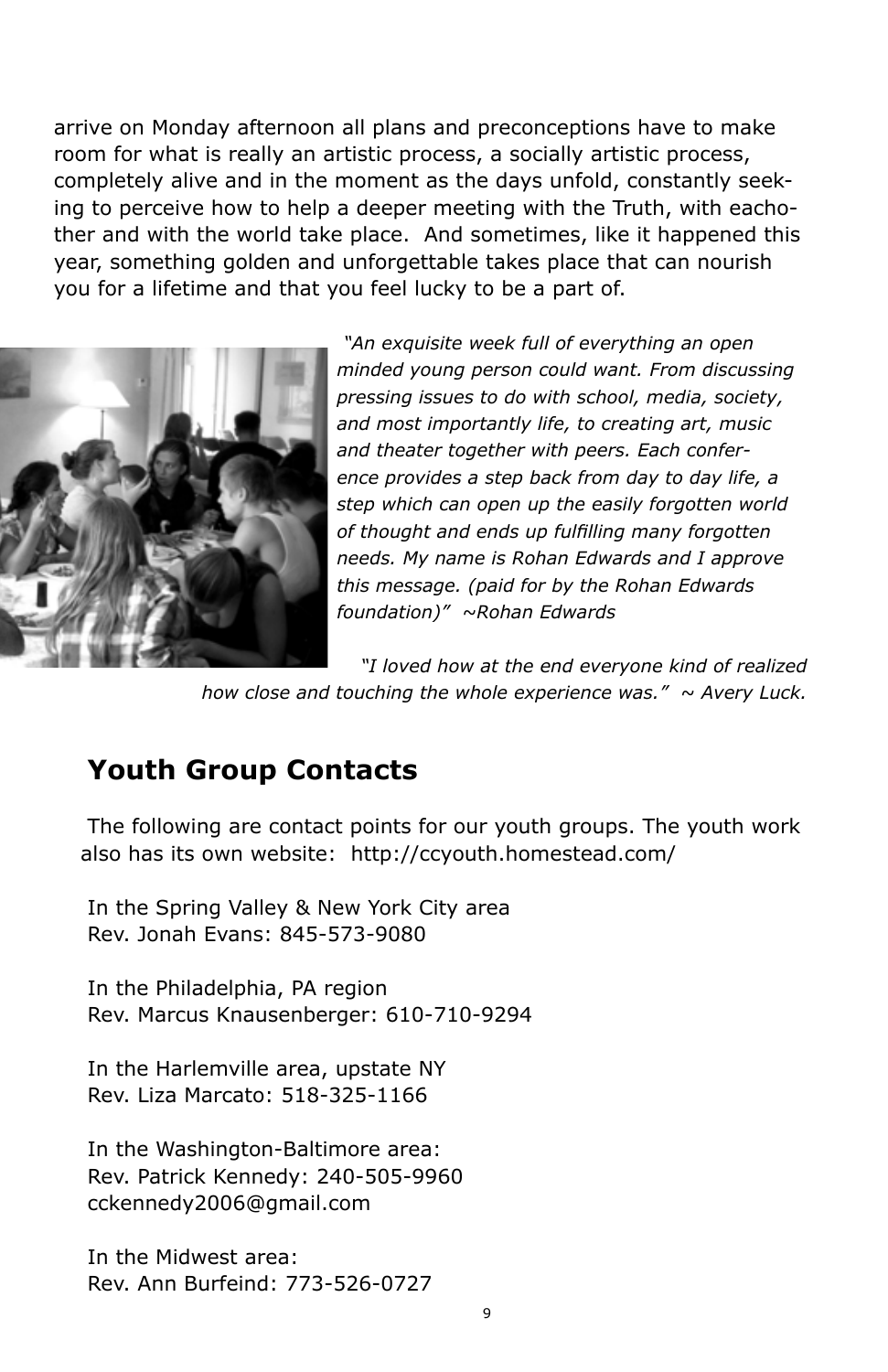# **The Christian Community Midwest Youth Conference January 18th – 21st, 2013 Chicago**

 **"All Things are Possible.....!?" - HOW?"**

*Ann Burfeind* 



The idea for this weekend came to us around the bonfire outside of Cashton, Wisconsin during our first Midwest Youth Conference. We

camped out under the stars, canoed down the Kickapoo River, helped out on the farm where we were camping and dreamed about The Christian Community Children's Summer Camp. Most of the young people participating in the June Conference would be camp counselors at the upcoming children's camp.

We also took the time to think about when we wanted to meet next as a group and whom else we wanted to join in. During the warm evening under the stars in June, we imagined ourselves on the cold city streets in January, in Chicago, finding out about art in the city and who was making it. Our plan is to visit people in the city creating art and community by working through impossibilities. How do we work with impossibilities? How do we help the impossible to become possible? We

plan to find out **in January in Chicago on Martin Luther King Weekend.** 773-526-0727

# **East Coast Christian Community**

# **Camp 2012**

*Carol Kelly and Marcus Knausenberger (Camp Directors)*

What is rooted in the earth but reaches up toward the heavens, giving endless supplies of shade, fruit, air, wood,



sap, and protection? Down from the dining hall at Camp Echo Trail in Felton, PA in the middle of a beautiful meadow stands a solitary sweetgum tree, spreading its branches. This year, the oldest boys made a swing and hung it for all to enjoy. Can you guess that our theme this year was "trees?"

Camp was as lively as ever with ninety-seven campers and thirty-plus counselors. Group names were as imaginative and exuberant as ever with names like "Men in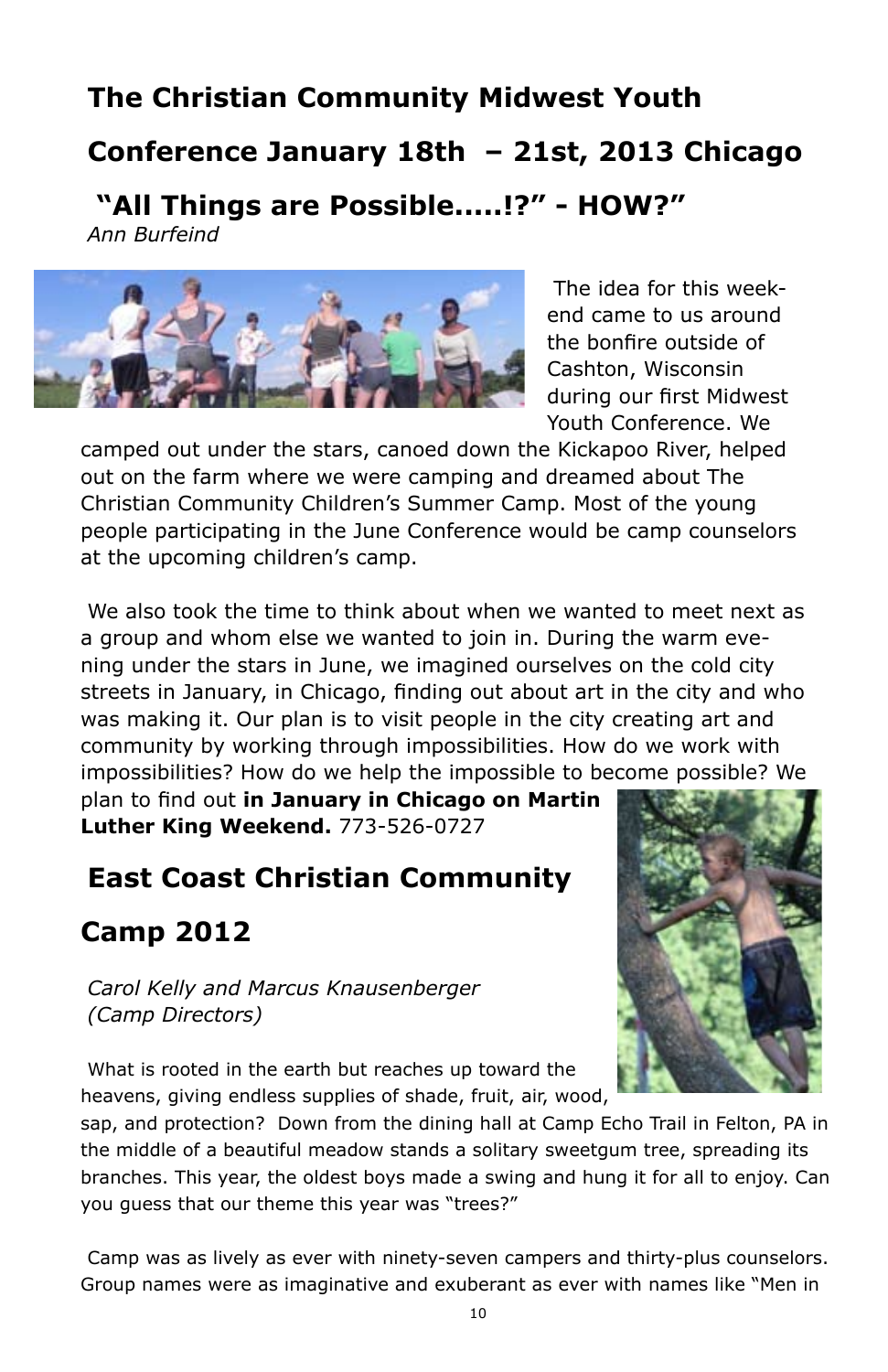Bark," "Gnarly Stumps", "Tree Sprites," and "Jenny Appleseeds." The voices of our dedicated staff singing called the campers from their snug sleeping bags into each new day of camp. The days we long and the sky blue, though on occasion - usually when we had planned an all-camp game of capture the flag - a short, intense thunderstorm swept through camp. Most days would find several groups in canoes or kayaks on the Susquehanna River, exploring islands or finding eagles nests and cooking out. On Sundays the oldest boys or girls made pancakes or French toast – to the delight of the campers (and the staff). Then the fun and rich and full days of camp unfolded like a string of colorfully wrapped packages tied up with ribbons, each day a gift unto itself.

The oldest boys and girls groups, were lead in a special interest group by Sebastian Thornton, a recent camper-turned-CIT, (counselor in training) and Ute Lorenz (seminary



student in Stuttgart) They learned how to handle a diablo, to do circus tricks and spinning pie plates. They performed a "kitchen rap" using pots, pans, bowls and utensils as percussion instruments and created an elaborate table- setting percussion act as a tribute to the cooks.

The cooks included three fifteen yr. olds who simply could not stay away from camp for one more year until eligible for junior counselor positions. They worked hard, carrying great vats of pasta, peeling potatoes and making Sloppy Joes for a hundred forty people! The cooks found them to be "life savers" much of the time – and comic relief the remainder. There were four cooks from North Carolina who came up to camp to help out. It was great to have our friends from the affiliate in the South come and join us! A debt of gratitude goes to our head chef, Alexis Starkey. She runs a tight ship and still has time to make friends with the local Amish farmers who supply us with fruits and vegetables during camp.

Of course, we could never have camp without our loyal and true counselors and juniors who return year after year and give heart and soul to our young campers. They work to find the balance between work and play, to teach fairness, to create situations where the children can practice harmonious cooperation and to see to it that they have a good and meaningful time at camp.

By the end we were all thoroughly exhausted but already making plans for next year! That is just how camp is. Once you have experienced it, you can't imagine August without it.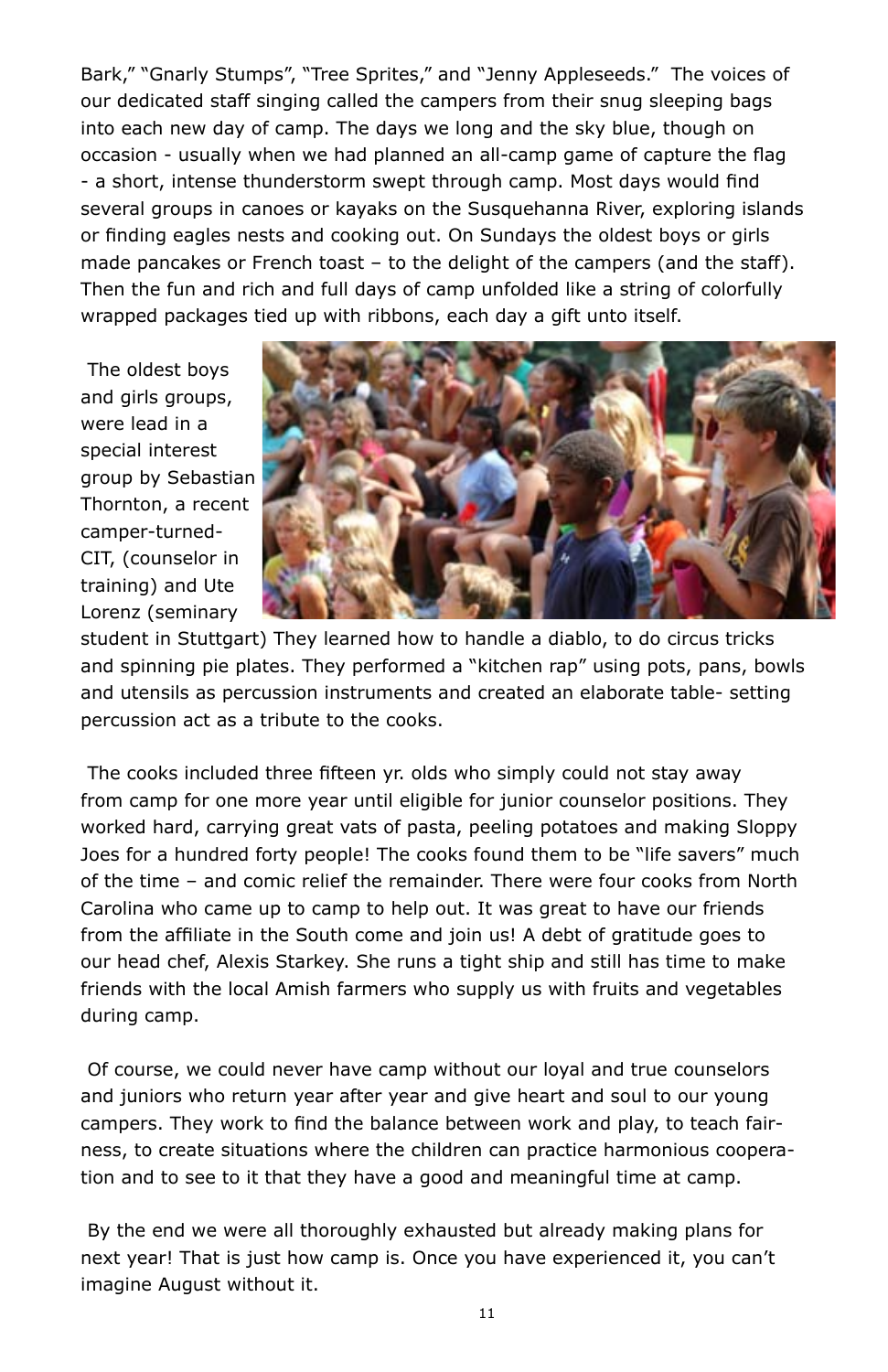# **Still Sparkling:**

# **Report on the "Living Gold"**

# **Conference**

*Susan Locey*

The "Living Gold" conference for congregations and priests from North and South America took place on Vancouver Island July 21-29, 2012. The final number of participants was one hundred ninety-six, which included fifteen priests, ten children and five Camphill companions. From Canada there were seventy-five (some only part-time), fifty-three from the USA, from South America thirty-two, and a diverse group also from



Germany, the UK, New Zealand, South Africa, the Netherlands Antilles, the Philippines.

The venue was a private boarding school with beautiful grounds and ample room in the chapel, dining hall, classrooms and dormitories. Surrounded by this gracious setting, we could be grateful that such an institution feels a mission of service to the wider community, and generously offers their campus and facilities for rent to groups whom Shawnigan Lake School recognizes as serving "the greater good."

As diverse as both the group and the daily themes were, there was an uplifting sense of overall harmony. The lectures built upon each other, which was remarkable when considering the speakers did not know what the others were going to say. We followed the role that gold has played in relationship to Man, society, and the earth. This is a path from the exalted heights of the sun to the depths of indiscriminate greed and environmental destruction, but also the subtle significance in medicine and the shift in consciousness expressed in the art history of the Renaissance. Finally, we came to a consideration of gold as an eternal value in the development of human culture, and its balance through the forces of iron. The mysterious future transformation of gold in the New Jerusalem presented a radiantly hopeful perspective of our participation even now in this alchemical process.

The selection of two workshops from the thirty-plus offerings was for many a very difficult choice! An array of artistic, conversational, and experimental possibilities presented opportunities to learn and to get to know a few people more deeply. There were also daily discussion groups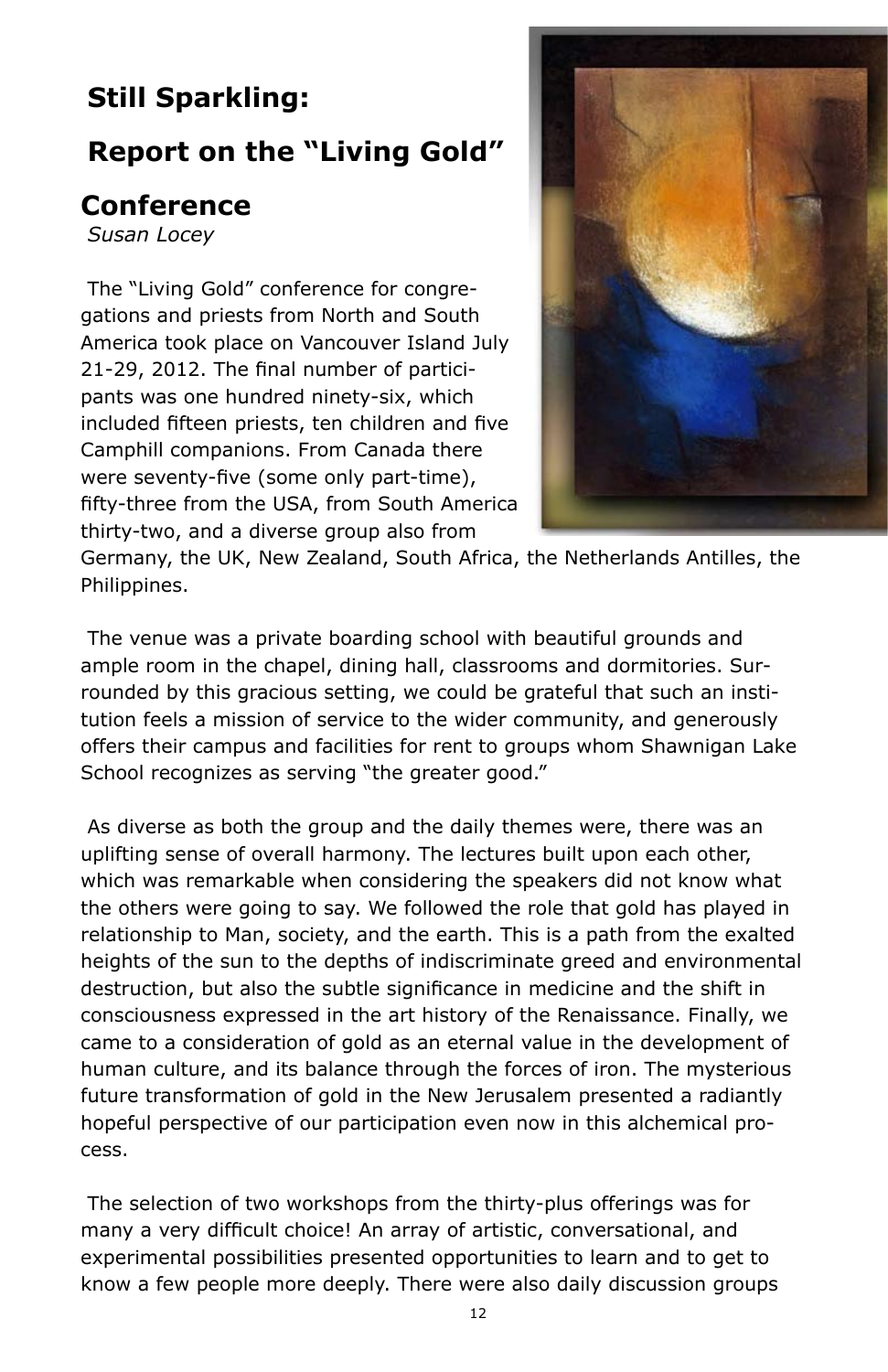

to develop and clarify the content of the lectures. And the cultural events in the evenings were enlivening and delightful displays of artistic merit, sharing information, wit and joy. They enriched the community-building impulses that worked strongly throughout the conference.

Each day began and ended together before the altar, and the conference participants strongly appreciated the substance of spiritual nourishment that came through the powerful interweaving of the divine and daily life through the Word.

For those who would like to get a feeling of what happened, the spectacular website, www.livinggold2012.com is still active. **Nearly all the keynote addresses are now posted there**.

**Do We Have Gold or Does Gold Have Us?** True Gold or Cyanide *Benjamin Bingham*

*...there is a dark side to this metal's effect on us....To read this article, go to www.thechristiancommunity.org/blog.*

# **Around and About**

Warmest greetings and congratulations to **Rev Richard Lewis,** who will turn ninety this fall. Ordained in 1951 by Emil Bock, along with John Hunter and Frederick Burgevin, he was among the beginning group of priests to work in North America. He is currently (finally) retired in Sacramento, where he worked for decades, well past the time when people normally retire. An ongoing interest of his is the early history of The Christian Community in North America.

**Rev. Daniel Hafner** is transferring to work in Nuremburg, Germany. He made significant contributions in his several years in North America, working in the Devon, Chicago and Toronto congregations. He will be missed.

\*

\*

Long time member of The Christian Community in Devon, **Ed Stone,** has crossed the threshold. Those who knew Ed best know how much he adored the story of Parzival and how he saw so many parallels in his own life -- one that was filled with humility, compassion, sympathy, and an ongoing quest for spirituality. He equally loved Waldorf education and his students.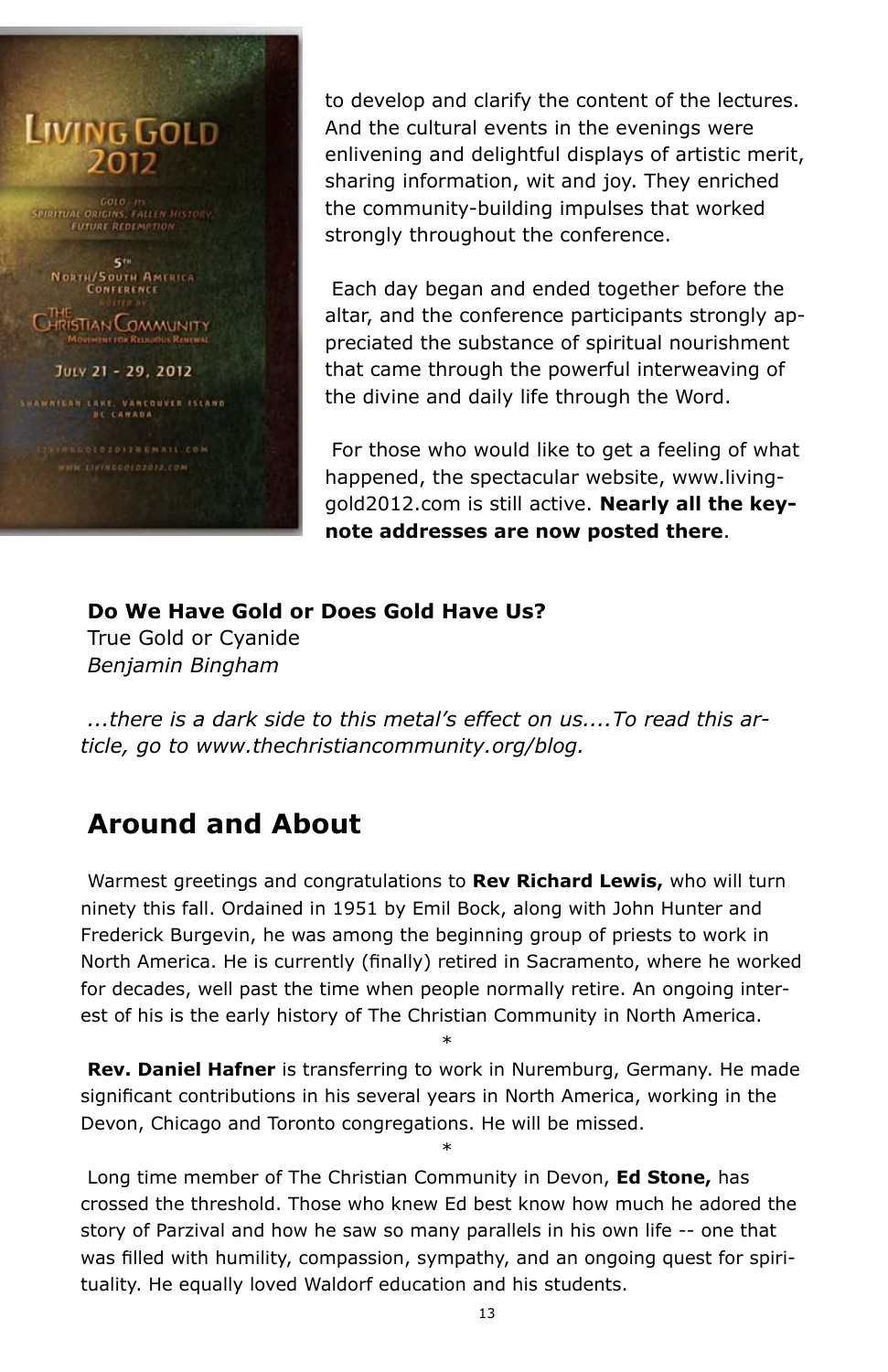#### **THE CHRISTIAN COMMUNITIES IN NORTH AMERICA**

#### **Boston, MA**

366 Washington St. Brookline, MA 02146 Rev. Julia Polter 617-522-2972, Rev. Darryl Coonan, Phone: 617-817-2253 Greenfield, NH Margaret Chambers 603-654-5708 Freeport, ME Pat Chanterelle 207-846-0587

#### **Chicago, IL**

2135 West Wilson Ave. Chicago, IL 60625 Rev. Richard Dancey 773-506-0963 Rev. Ann Burfeind 773-562-0727 East Troy, WI Kaye Mehre 414-393-1185 Minneapolis, MN Louise Ludford 952 238 0603 Viroqua, WI Paul Newton 608-637-8031

#### **Denver, CO**

2180 So. Madison St. Denver, CO 80210 Rev. James Hindes 303-282-6424, cell if urgent: 303-981-8774 jhindes@earthlink.net Santa Fe, NM Bill McCormick, 505-424-6987 Albuquerque, NM Sally Rutledge, 505-883-4815

#### **Detroit, MI**

1320 Camden Ave. Ferndale, MI 48220 Rev. Michael Brewer 248-629-4961, j.m.brewer.1949@hotmail.com Rev. Robert Patterson, retired, 248 543-2032 London, ONT Herb/Agnes Schneeberg 519-641-2431 Ann Arbor, MI Quentin McMullen 734-761-8080

#### **Los Angeles, CA**

11030 La Maida St. North Hollywood, CA 91601 Rev. Cynthia Hindes 818-893-0668, chindes@yakmilk.com San Diego, CA Anne Peterson 760-822-6338

#### **New York, NY**

309 W. 74th St. New York, NY. 10023 Erk Ludwig 212-877-3577, erkludwig@earthlink.net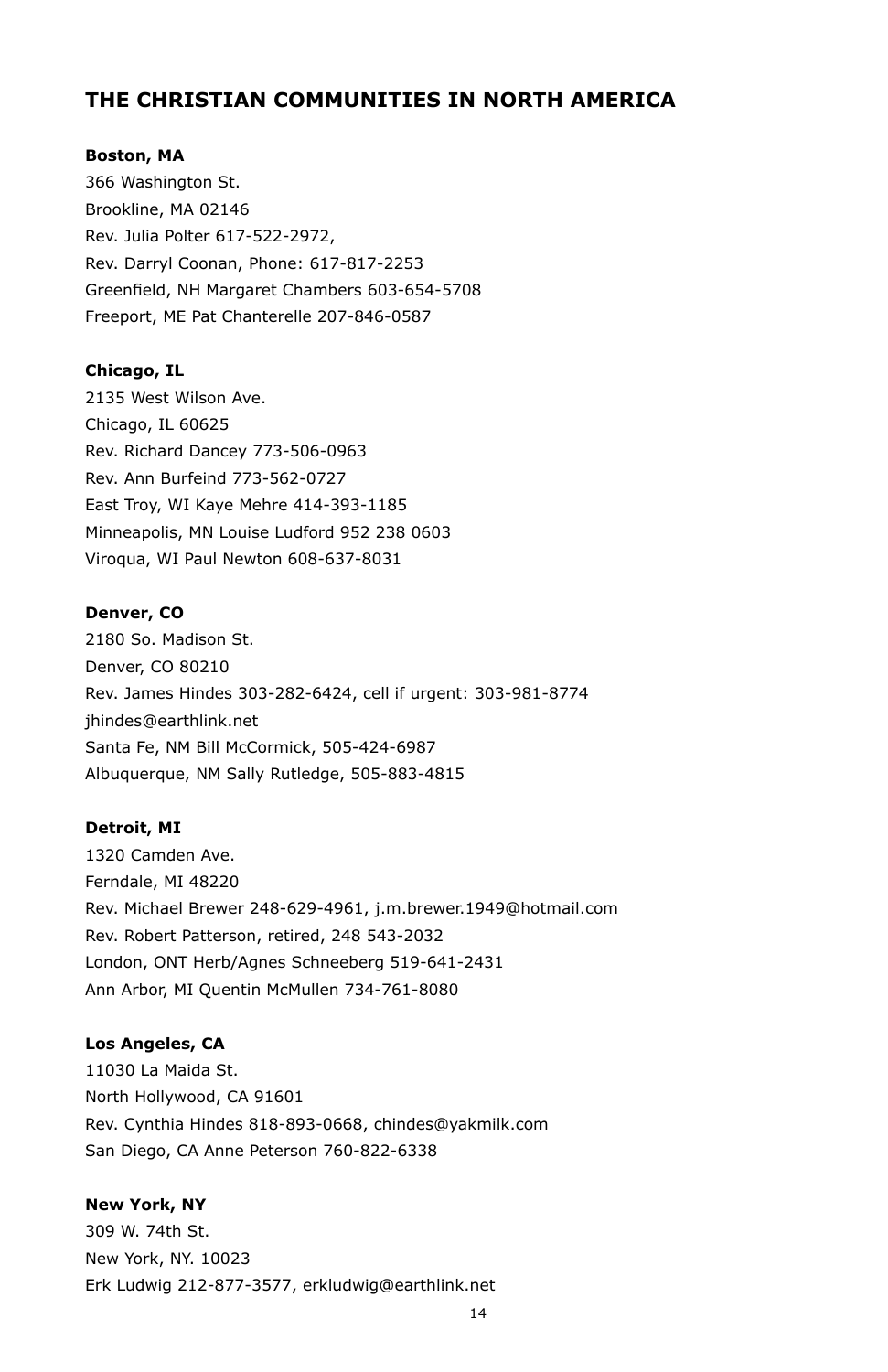#### **Philadelphia, PA, also Kimberton Hills, PA**

212 Old Lancaster Rd. Devon, PA 19333 Rev. Marcus Knausenberger, 610-687-8206, 610-710-9294 (cell), marcus.knausenberger@gmail.com Rev. Nora Minassian 240-381-8557, noraminassian@yahoo.com Rev. Franziska Steinrueck, retired 610-917-0866 (+ fax)

#### **Sacramento, CA**

3506 Eisenhower Dr. Sacramento, CA 95826 Sanford Miller 916-548-4224, sanfordmiller@sbcglobal.net Rev. Richard Lewis, retired. Eugene, OR Marie-Christine Lhomond 541-687-8211 Portland OR Sandra Burch 503-353-1818

#### **San Francisco CA**

906 Divisidero St. San Francisco, CA 94115 Rev. Craig Wiggins, 484—557-8086, craig@wiggins.nl Melissa Kay 415-469-0705 Santa Rosa, CA Elinor Biller 707-542-5744

#### **Spring Valley, NY**

15 Margetts Rd. Monsey, New York 10952 Rev. Oliver Steinrueck, 773-368-8558, osteinrueck@juno.com Rev. Jonah Evans, 845-517-0316, jonahc.evans@gmail.com Rev. Gisela Wielki, 212-877-0208, giselawielki@gmail.com Atlanta, GA, Katja Bruggemann, 404-973-9586

#### **Toronto, CANADA**

901 Rutherford Rd. Vaughan, Ontario L6A 1S2 Rev. Ute König 905 883 9726, ukoenig@sympatico.ca Rev. Inken Koelmel, 905 729 2827, inken.koelmel@yahoo.ca Durham, ONT Fritz Stutzki 519-369-6011 Camphill Nottawasaga, Angus, ONT Elena Murchison 705-726-6642 Ottawa, ONT Reinhard Rosch 613-838-2639

#### **Taconic Berkshire Region MA and NY**

Taconic Berkshire Region MA and NY 10 Green River Lane Hillsdale, NY 12529